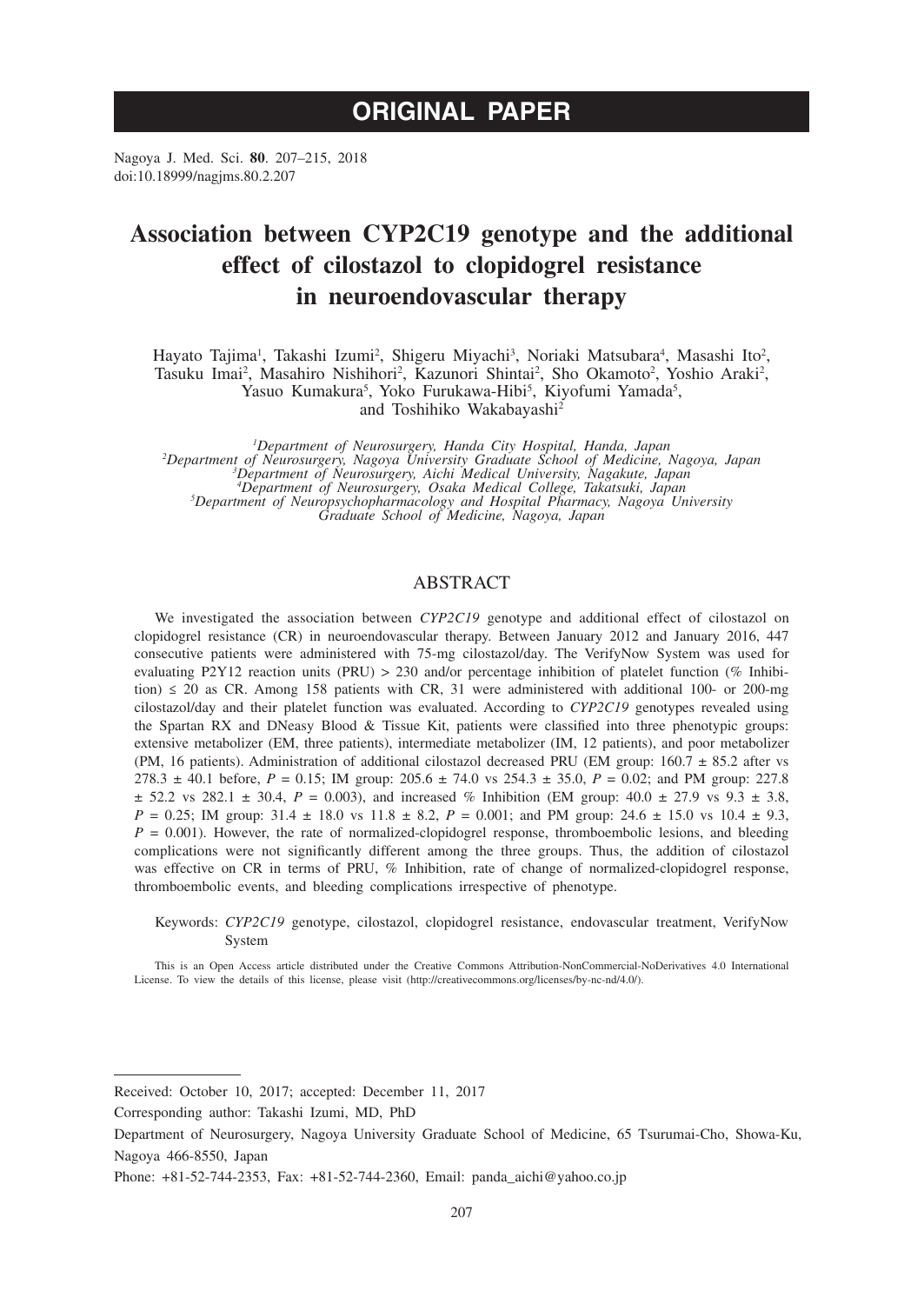## INTRODUCTION

The implication of dual antiplatelet therapy (DAPT) with aspirin and clopidogrel has been well recognized in neuroendovascular therapy to prevent thromboembolic events. However, clopidogrel resistance is often associated with an increased risk of thromboembolic complications.<sup>1-5)</sup> Moreover, a loss-of-function (LOF) polymorphism in cytochrome P450 2C19 (*CYP2C19*) has been associated with clopidogrel resistance.<sup>6-8)</sup>

Recently, the addition of cilostazol to DAPT has been reported to inhibit platelet activation and improve clinical outcomes following PCI.<sup>9)</sup> Furthermore, in neuroendovascular therapy, it has been reported that adjunctive cilostazol (triple antiplatelet therapy) in clopidogrel resistant patients reduces the rate of clopidogrel resistance and suppresses new ischemic lesions without hemorrhagic complications compared with DAPT in carotid artery stenting.<sup>10,11)</sup> However, the relationship between *CYP2C19* genotypes and the additional effect of cilostazol to clopidogrel resistance has not been elucidated.

Therefore, this study aimed to investigate the association between the additional effect of cilostazol to clopidogrel resistance and *CYP2C19* genotypes.

## MATERIALS AND METHODS

#### *Study Design*

A total of 447 consecutive patients undergoing neuroendovascular therapy stent placement for carotid artery stenosis or vertebral artery stenosis and coiling for an intracranial aneurysm at Nagoya University Hospital for Neurosurgery between January 2012 and January 2016 were enrolled in the study. All patients received clopidogrel before the procedure and were tested for clopidogrel resistance using the VerifyNow System (Accriva Diagnostics, San Diego, California). Furthermore, the addition of cilostazol in patients with clopidogrel resistance was targeted. Patient background characteristics, diagnosis, procedure methods, intraprocedural complications, and diffusion-weighted imaging performed within 5 days were recorded and maintained in the database. *CYP2C19* genotypes were evaluated using Spartan RX (Spartan Bioscience Inc. Ottawa, ON, Canada) and the DNeasy Blood & Tissue Kit (QIAGEN, Hilden, Germany), and phenotypes were classified as extensive metabolizer (EM), intermediate metabolizer (IM), poor metabolizer (PM) from the genotypic data.

#### *Patient Background Characteristics*

We examined patients' medical history for diabetes mellitus, hypertension, and dyslipidemia, which are risk factors of cerebrovascular disease. Diabetes mellitus was defined as hemoglobin A1c level of  $\geq 6.5$  % or as patients undergoing diabetes treatment. Hypertension was defined as a systolic blood pressure of  $\geq 140$  mmHg or a diastolic blood pressure of  $\geq 90$  mmHg or patients on antihypertensive medication. Dyslipidemia was defined as a low-density lipoprotein cholesterol level of  $\geq$  140 mg/dL or patients on statin.

#### *Evaluation of Platelet Function*

Platelet function was analyzed using the VerifyNow System. VerifyNow-P2Y12 assay results are expressed in P2Y12 Reaction Units (PRU) and % inhibition of platelet function from baseline activation via thrombin receptor activating peptide (% Inhibition).12) Clopidogrel resistance was defined as PRU > 230 or/and % Inhibition  $\leq$  20 according to previous studies.<sup>2,5,13)</sup>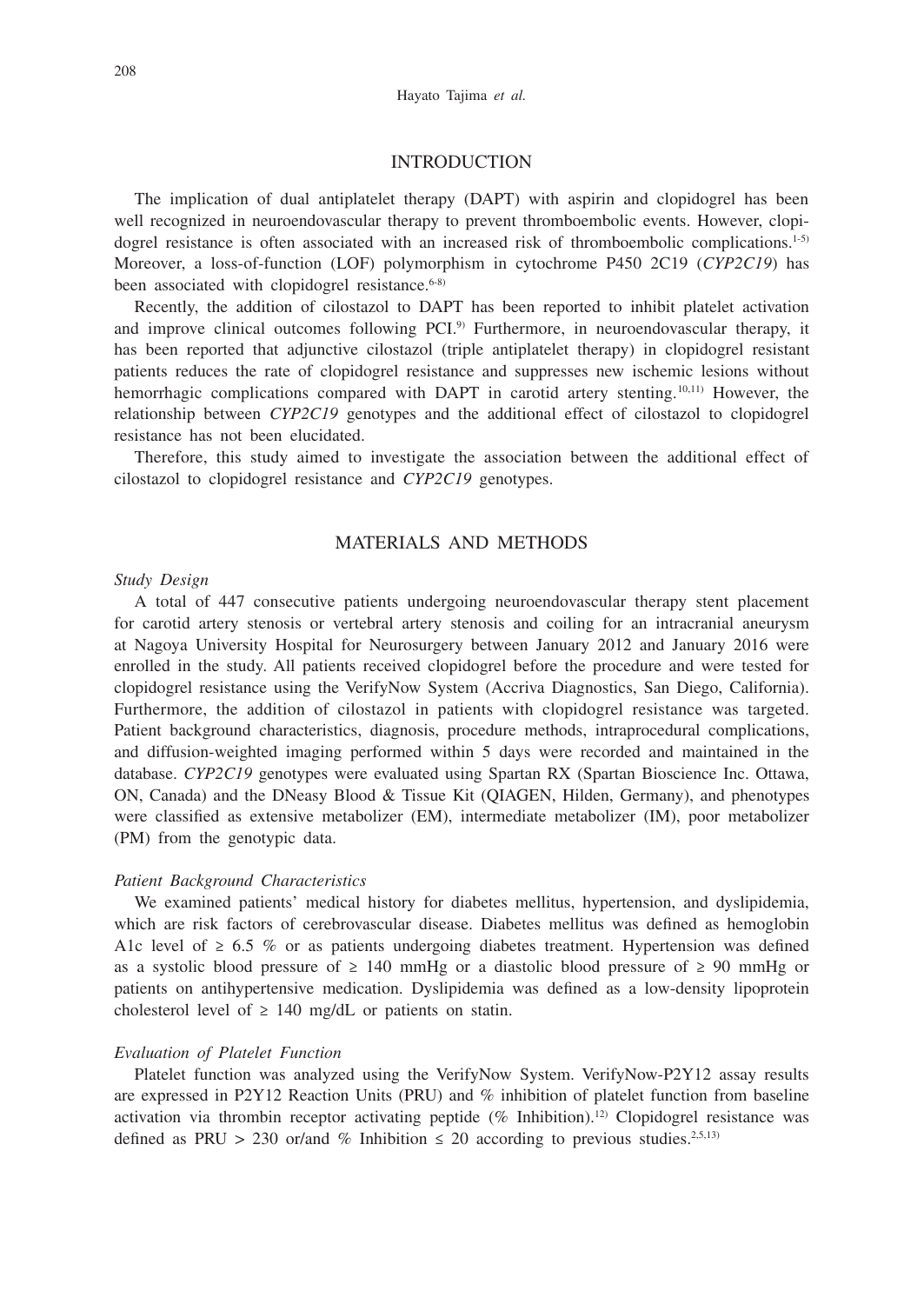#### Genotype related clopidogrel-cilostazol

#### *Medication Regimen*

Patients were administered with a combination of clopidogrel 75 mg/day and aspirin 100 mg/day or clopidogrel 75 mg/day from three weeks before neuroendovascular therapy and analyzed by VerifyNow System from two weeks before the procedures. Patients were subsequently identified as clopidogrel resistant and were prescribed with an additional cilostazol 100 mg/day or 200 mg/day at the discretion of surgeons. After approximately two weeks, the effect of the drug was measured again with VerifyNow System. In Japan, the recommended dose of cilostazol is 200 mg/day. However, in our study cilostazol, 100 mg/day was selected as the dose as the patient receiving cilostazol 200 mg/day was presented with a headache or tachycardia.

#### *Genotype Data*

Spartan RX and the DNeasy Blood & Tissue Kit were used for the genotypic analysis. Spartan RX is portable technology enables healthcare personnel with no previous training in genetic laboratory techniques to undertake genotyping.<sup>14,15)</sup> DNeasy Blood & Tissue Kit extracts genomic DNA from the samples by proteinase K digestion in combination, following the tissue protocol. We referred to some previous reports,<sup>7,16)</sup> and defined EM as CYP1C19\*1/\*1, IM as CYP2C19\*1/\*2 or CYP2C19\*1/\*3, and PM as CYP2C19\*2/\*2 or CYP2C19\*2/\*3 or CYP2C19\*3/\*3.

#### *Statistical Analysis*

All statistical analyses were performed using EZR (Saitama Medical Center, Jichi Medical University, Saitama, Japan), which is a graphical user interface for R (The R Foundation for Statistical Computing, Vienna, Austria).<sup>17</sup> EZR is a modified version of R commander designed to add statistical functions frequently used in biostatistics. Continuous variables were presented as mean  $\pm$  standard deviation. The relationship between the results of before and after the addition of cilostazol to clopidogrel was evaluated using a paired *t* test. However, as PRU and % Inhibition of EM group were not normally distributed, we used Wilcoxon signed rank test. To analyze significant differences among the three phenotype groups (EM group, IM group, and PM group), we compared categorical variables using Fisher's exact test applying Bonferroni correction method and assessed continuous variables using one-way ANOVA.  $P < 0.05$  was considered statistically significant.

## RESULTS

The genotypic analysis of 447 patients undergoing neuroendovascular therapy with clopidogrel 75 mg/day was analyzed using VerifyNow platelet function assay.

Among the 447 patients tested using the VerifyNow System, a total of 158 were diagnosed with clopidogrel resistance. A total of 32 patients were administered with cilostazol. Among these, *CYP2C19* genotypic analysis was performed on 31 patients. We could not analyze *CYP2C19* genotypic analysis in the remaining single patient because the patient moved to other hospital. The genotypes were distinguished into the following the three groups: EM group  $(n = 3)$ , IM group  $(n = 12)$ , and PM group  $(n = 16)$  (Fig. 1). There were no newly added drugs other than cilostazol during this study. No significant difference was found in the respective baseline demographic or medical history characteristics before the addition of cilostazol to clopidogrel resistance among the three groups (Table 1).

Results of PRU before and after the addition of cilostazol to clopidogrel resistance revealed that PRU after the addition of cilostazol was significantly lower than PRU before the addition of cilostazol in the IM and PM groups (IM group:  $205.6 \pm 74.0$  vs  $254.3 \pm 35.0$ ,  $P = 0.02$  and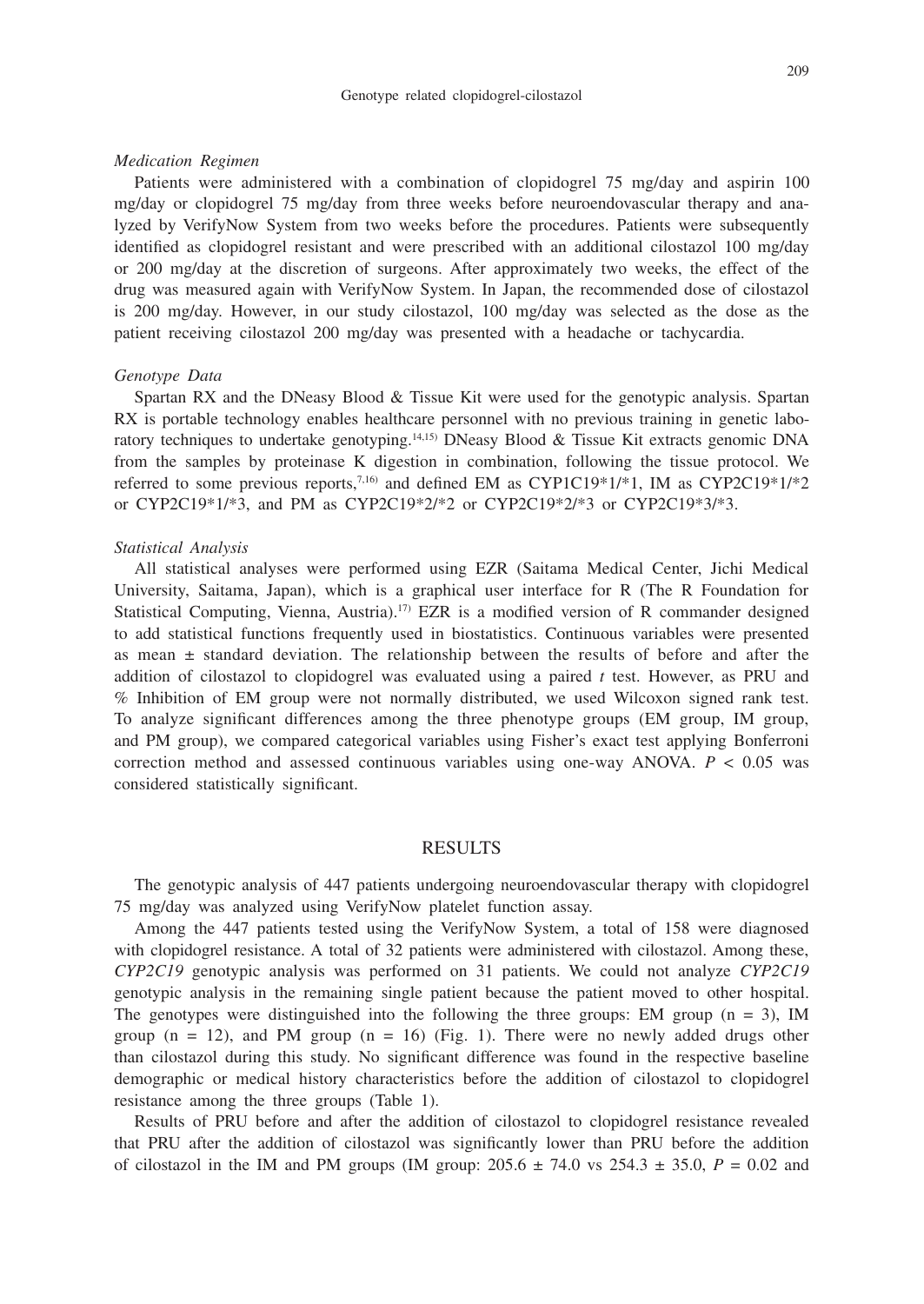|                          |                  | Phenotype        |                  |              |
|--------------------------|------------------|------------------|------------------|--------------|
|                          | EM $(n = 3)$     | IM $(n = 12)$    | PM $(n = 16)$    | p-value      |
| General characteristics  |                  |                  |                  |              |
| Age $\pm$ SD             | $69.3 \pm 5.9$   | $64.1 \pm 10.9$  | $63.9 \pm 8.8$   | 0.65         |
| Female (%)               | 3(100)           | 7(58.3)          | 11(68.8)         | 0.55         |
|                          |                  |                  |                  |              |
| Risk factors             |                  |                  |                  |              |
| Diabetes mellitus $(\%)$ | 1(33.3)          | 3(25.0)          | 0(0)             | 0.07         |
| Hypertension $(\%)$      | 3(100)           | 8(66.7)          | 14 (87.5)        | 0.32         |
| Dyslipidemia $(\%)$      | 1(33.3)          | 5(41.7)          | 7(43.8)          | 1            |
|                          |                  |                  |                  |              |
| Medications              |                  |                  |                  |              |
| ARB and/or CCB $(\%)$    | 3(100)           | 8(66.7)          | 14 (87.5)        | 0.32         |
| Statin $(\%)$            | 1(33.3)          | 5(41.7)          | 7(43.8)          | $\mathbf{1}$ |
|                          |                  |                  |                  |              |
| Diagnosis                |                  |                  |                  |              |
| Aneurysm $(\% )$         | 3(100)           | 7(58.3)          | 12(75.0)         | 0.45         |
| ICS $(\% )$              | 0(0)             | 4(33.3)          | 4(25.0)          | 0.84         |
| VAS $(\% )$              | 0(0)             | 1(8.3)           | (0)              | 0.47         |
|                          |                  |                  |                  |              |
| VerifyNow assay          |                  |                  |                  |              |
| $%$ Inhibition $\pm$ SD  | $9.3 \pm 3.8$    | $11.8 \pm 8.2$   | $10.4 \pm 9.3$   | 0.88         |
| $BASE \pm SD$            | $307.7 \pm 42.6$ | $288.2 \pm 29.9$ | $312.5 \pm 48.0$ | 0.31         |
| $PRU \pm SD$             | $278.3 \pm 40.1$ | $254.3 \pm 35.0$ | $282.1 \pm 30.4$ | 0.1          |

**Table 1** Baseline characteristics before addition of cilostazol

Note: Values are expressed as numbers  $(\%)$  or mean  $\pm$  SD.

Abbreviations: EM, extensive metabolizer; IM, intermediate metabolizer; PM, poor metabolizer; ARB, angiotensin II receptor blocker; CCB, calcium channel blocker; ICS, internal carotid artery stenosis; VAS, vertebral artery stenosis; % Inhibition, percentage inhibition of platelet function; BASE, baseline results; PRU, P2Y12 reaction units; and SD, standard deviation.

PM group: 227.8 ± 52.2 vs 282.1 ± 30.4, *P* = 0.003) (Fig. 2A). In the EM group, PRU after the addition of cilostazol to clopidogrel resistance did not differ significantly from PRU before the addition of cilostazol (160.7  $\pm$  85.2 vs 278.3  $\pm$  40.1; *P* = 0.15); however, the rate of change in PRU in the EM group was higher than that in the IM and PM groups.

As illustrated in Fig. 2B, % Inhibition after the addition of cilostazol to clopidogrel resistance was significantly higher than that before the addition of cilostazol to clopidogrel resistance in the IM and PM groups (IM group:  $31.4 \pm 18.0$  vs  $11.8 \pm 8.2$ ,  $P = 0.001$  and PM group:  $24.6 \pm 18.0$ 15.0 vs 10.4  $\pm$  9.3,  $P = 0.001$ ). The % Inhibition after the addition of cilostazol to clopidogrel resistance was not significantly different from that before the addition of cilostazol to clopidogrel resistance in the EM group  $(40.0 \pm 27.9 \text{ vs } 9.3 \pm 3.8, P = 0.25)$ ; however, the rate of change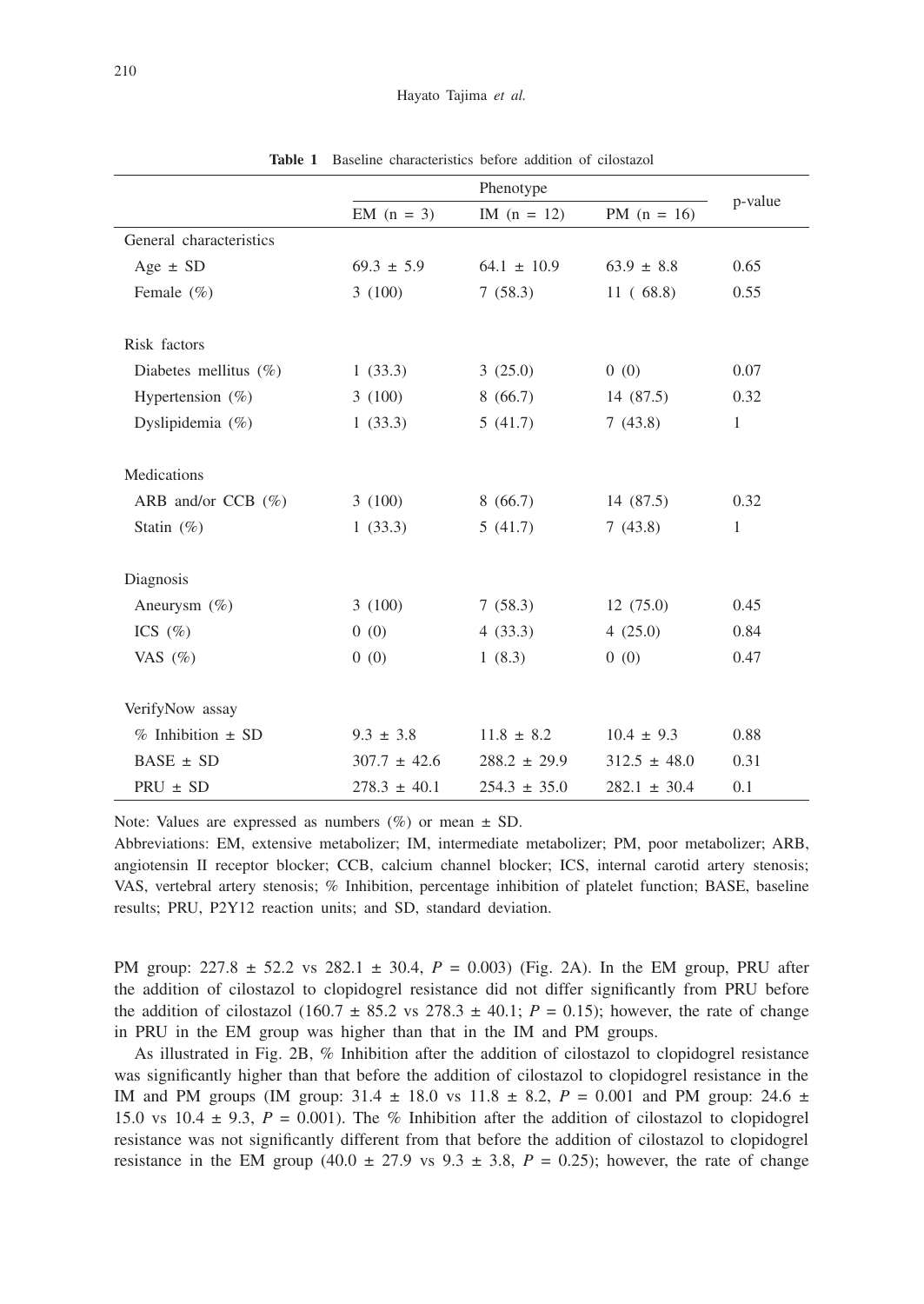

**Fig. 1** Flow chart of study patients



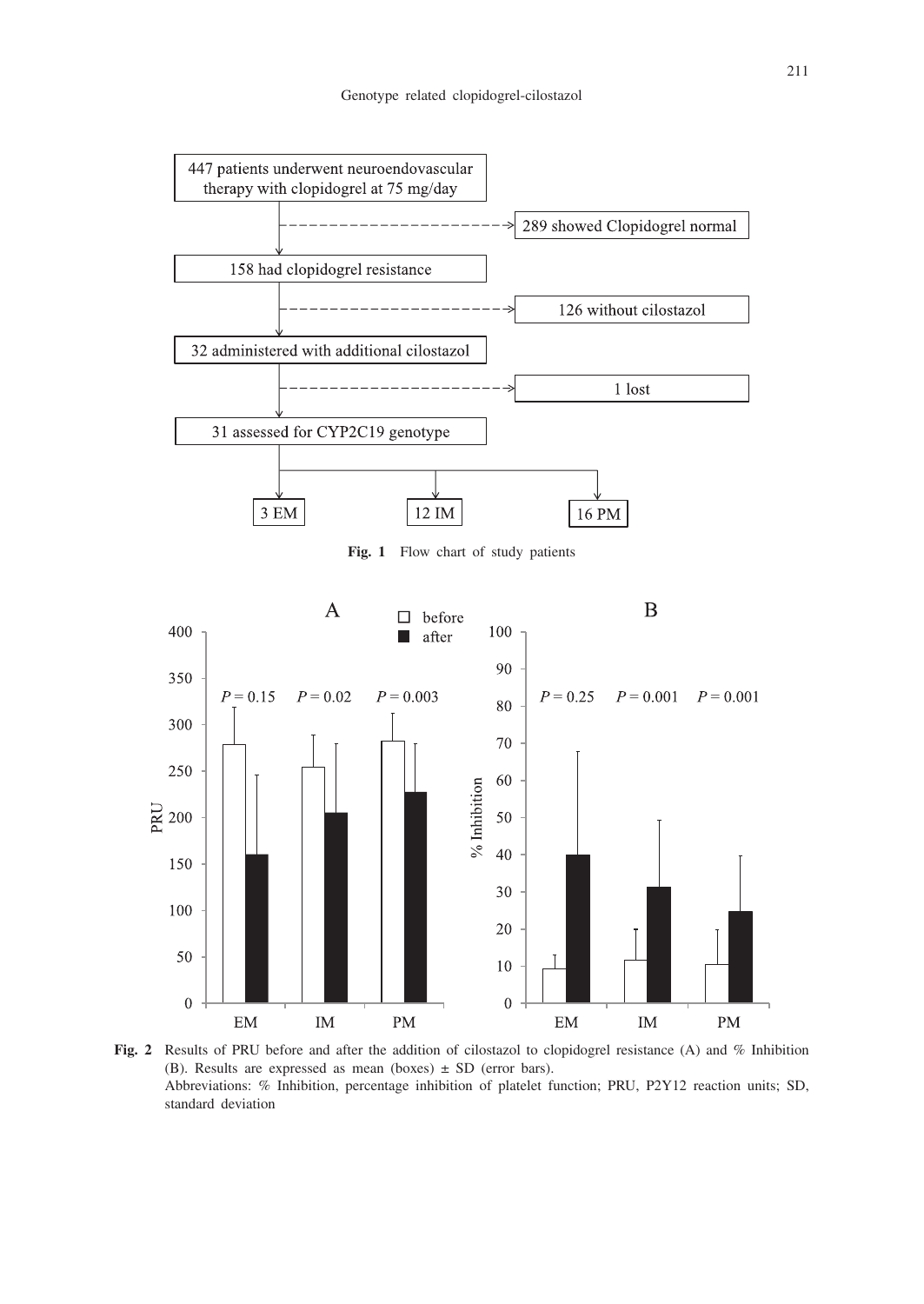|                                        | Phenotype |                                          |         |         |
|----------------------------------------|-----------|------------------------------------------|---------|---------|
|                                        |           | EM $(n = 3)$ IM $(n = 12)$ PM $(n = 16)$ |         | P value |
| Normalized-clopidogrel response $(\%)$ | 1(33.3)   | 7 (58.3)                                 | 6(37.5) | 0.51    |
| Thromboembolic lesions $(\%)$          | 3(100)    | 9(75.0)                                  | 9(56.2) | 0.34    |
| Bleeding complications $(\%)$          | 0(0)      | 1(9.1)                                   | 3(18.8) | 0.76    |

**Table 2** Post procedural complications

Abbreviations: EM, extensive metabolizer; IM, intermediate metabolizer; PM, poor metabolizer

of % Inhibition between before and after the addition of cilostazol to clopidogrel resistance in EM group was higher than that in the IM and PM groups.

Normalized-clopidogrel response was observed in 1/3 patients (33.3%) in the EM group, in  $7/12$  patients (58.3%) in the IM group, and in  $6/16$  patients (37.5%) in the PM group (Table 2). The ratio of the patients with a normalized-clopidogrel response after the addition of cilostazol was not significantly different among the three groups.

There was no significant difference in thromboembolic lesions and bleeding complications in each group (Table 2). However, one patient in the PM group had transient thalamic aphasia as an ischemic event, which was completely recovered.

### **DISCUSSION**

Two important clinical findings were discovered. First, irrespective of *CYP2C19* genotype, the addition of cilostazol to clopidogrel significantly decreased the PRU and increased the % Inhibition. Second, there was no significant difference in the prevalence of thromboembolic events and bleeding complications among the *CYP2C19* genotypes with the addition of cilostazol to clopidogrel resistance.

Previously, it was demonstrated that the addition of cilostazol to clopidogrel resistance decreased PRU and increased % Inhibition.10,18-20) However, the relationship between *CYP2C19* genotypes which is one of the factors responsible for clopidogrel resistance and effect of the addition of cilostazol remains unclear.10,18-20) Particularly, PM usually demonstrates a significant reduction in platelet inhibition, patients in the PM group are likely to become clopidogrel resistant.7,21-23) In the present study, the PM group exhibited the highest frequency of clopidogrel resistance. However, after the addition of cilostazol, the frequency of normalized-clopidogrel response did not differ significantly among all the groups. Therefore, this study indicated that the addition of cilostazol to clopidogrel resistance was effective in particular patients with a PM.

Several reports have suggested that clopidogrel resistance was associated with the increased periprocedural thromboembolic events in neurovascular therapy.1-5) Conversely, reduced rate of thromboembolic events without increasing the rate of bleeding complications was also reported after the addition of cilostazol to clopidogrel resistance.<sup>10,11)</sup> In the present study, there was no significant difference in the thromboembolic events and the bleeding complications among all groups classified by *CYP2C19* genotypes. Therefore, the results indicated that the addition cilostazol to clopidogrel resistance irrespective of *CYP2C19* genotypes prevented the thromboembolic events without bleeding complications.

Clopidogrel is metabolized to active thiol metabolite in the liver in two oxidation stages which involve several CYP enzymes; CYP2C19 particularly plays a significant role in this conversion. When the active thiol metabolite inhibits binding of adenosine diphosphate (ADP) to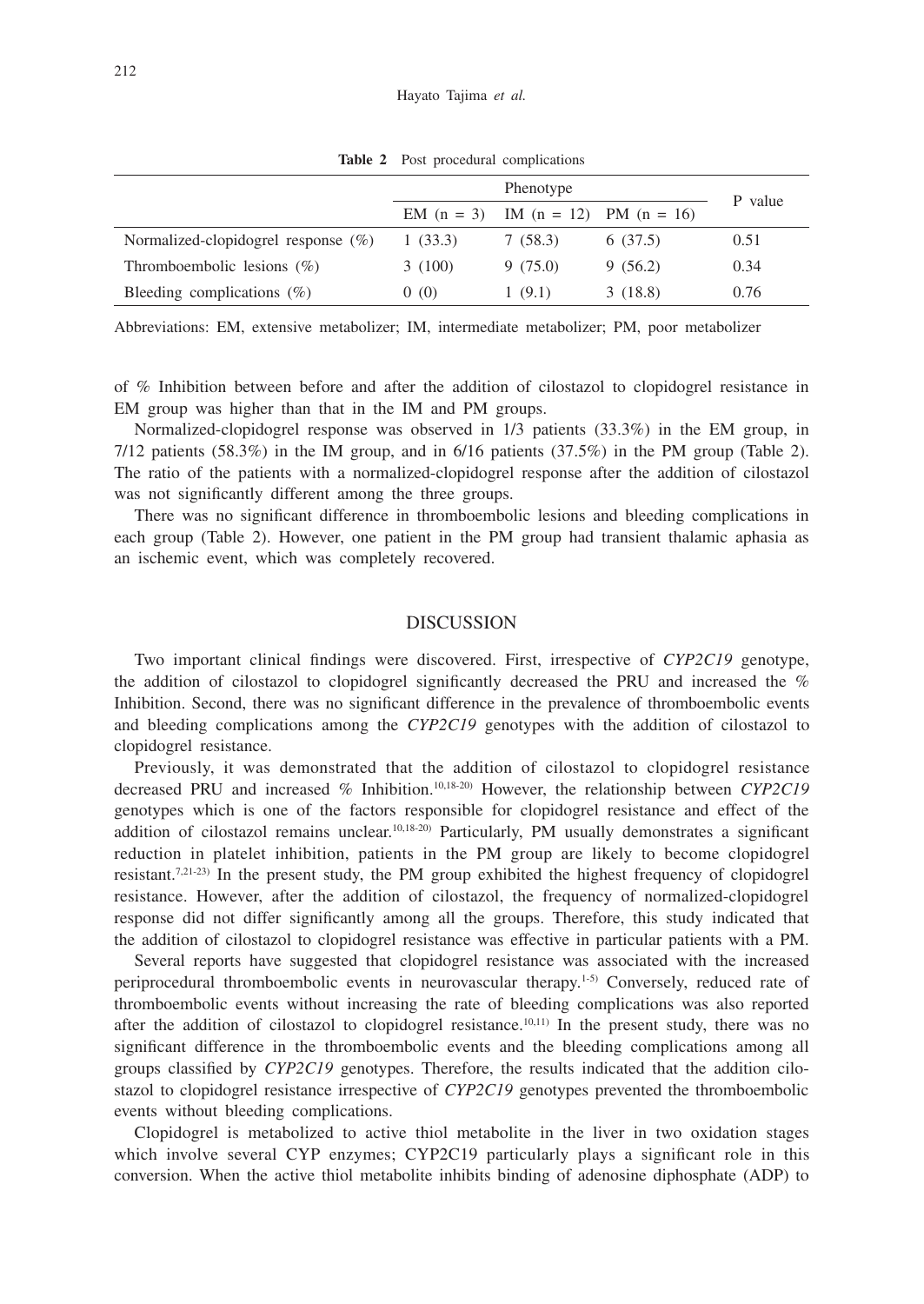the P2Y12 receptor, the synthesis of cyclic adenosine monophosphate (cAMP) is promoted. As a consequence, the activity of platelet aggregation is blocked.20,24) Thus, *CYP2C19* LOF alleles, which exhibit a poor metabolic function, cause a reduction in the formation of active thiol metabolite and lead to a lack of platelet aggregation inhibition. However, a part of cilostazol is metabolized in the liver by P450 enzymes, and cilostazol enhances cAMP within the platelets by blocking phosphodiesterase-3A.<sup>19,25)</sup> These mechanisms explained that the addition of cilostazol to clopidogrel augment platelet aggregation inhibition. Because cilostazol alone cannot affect ADP and P2Y12 receptor, these mechanisms cannot explain the changes in PRU and % Inhibition after the addition of cilostazol to clopidogrel in the present study. Kim *et al.* suggested that the additional effect of cilostazol to clopidogrel was maximized in patients in the PM group of genotype CYP3A5\*3/\*3 owing to the lack of decrease in the concentration of the thiol metabolite by cilostazol in CYP3A5\*3/\*3 carriers.<sup>26)</sup> Future studies are required to clarify the mechanism that is not influenced by *CYP2C19* genotypes.

The present study has several limitations. First, it was performed using a small sample size, specifically in the EM group, and it also lacked a comprehensive prospective design. Second, the decrease in the risk of thromboembolic events owing to the addition of cilostazol to clopidogrel is unclear because the results were not directly compared with clopidogrel resistance.

Therefore, a prospective, multi-center study is suggested in the future to further confirm the efficacy of addition of cilostazol to clopidogrel resistance.

# **CONCLUSIONS**

In conclusion, this study provided novel and important information regarding the additional effect of cilostazol to clopidogrel resistance. The results also demonstrated that lower PRU and higher % Inhibition and the rate of change of normalized-clopidogrel response, thromboembolic events, and bleeding complications were not associated with *CYP2C19* genotypes.

# CONFLICT OF INTEREST

The authors declare that they have no competing interests.

## ACKNOWLEDGEMENTS

I am grateful to all participants of the study.

#### **REFERENCES**

- 1) Flechtenmacher N, Kammerer F, Dittmer R, Budde U, Michels P, Rother J, *et al.* Clopidogrel resistance in neurovascular stenting: correlations between light transmission aggregometry, verifyNow, and the multiplate. *AJNR Am J Neuroradiol*, 2015; 36: 1953–1958.
- 2) Fifi JT, Brockington C, Narang J, Leesch W, Ewing SL, Bennet H, *et al.* Clopidogrel resistance is associated with thromboembolic complications in patients undergoing neurovascular stenting. *AJNR Am J Neuroradiol*, 2013; 34: 716–720.
- 3) Rho GJ, Shin WR, Kong TS, Kim MS, Lee CJ, Lee BH. Significance of clopidogrel resistance related to the stent-assisted angioplasty in patients with atherosclerotic cerebrovascular disease. *J Korean Neurosurg Soc*, 2011; 50: 40–44.
- 4) Kim B, Kim K, Jeon P, Kim S, Kim H, Byun H, *et al.* Thromboembolic complications in patients with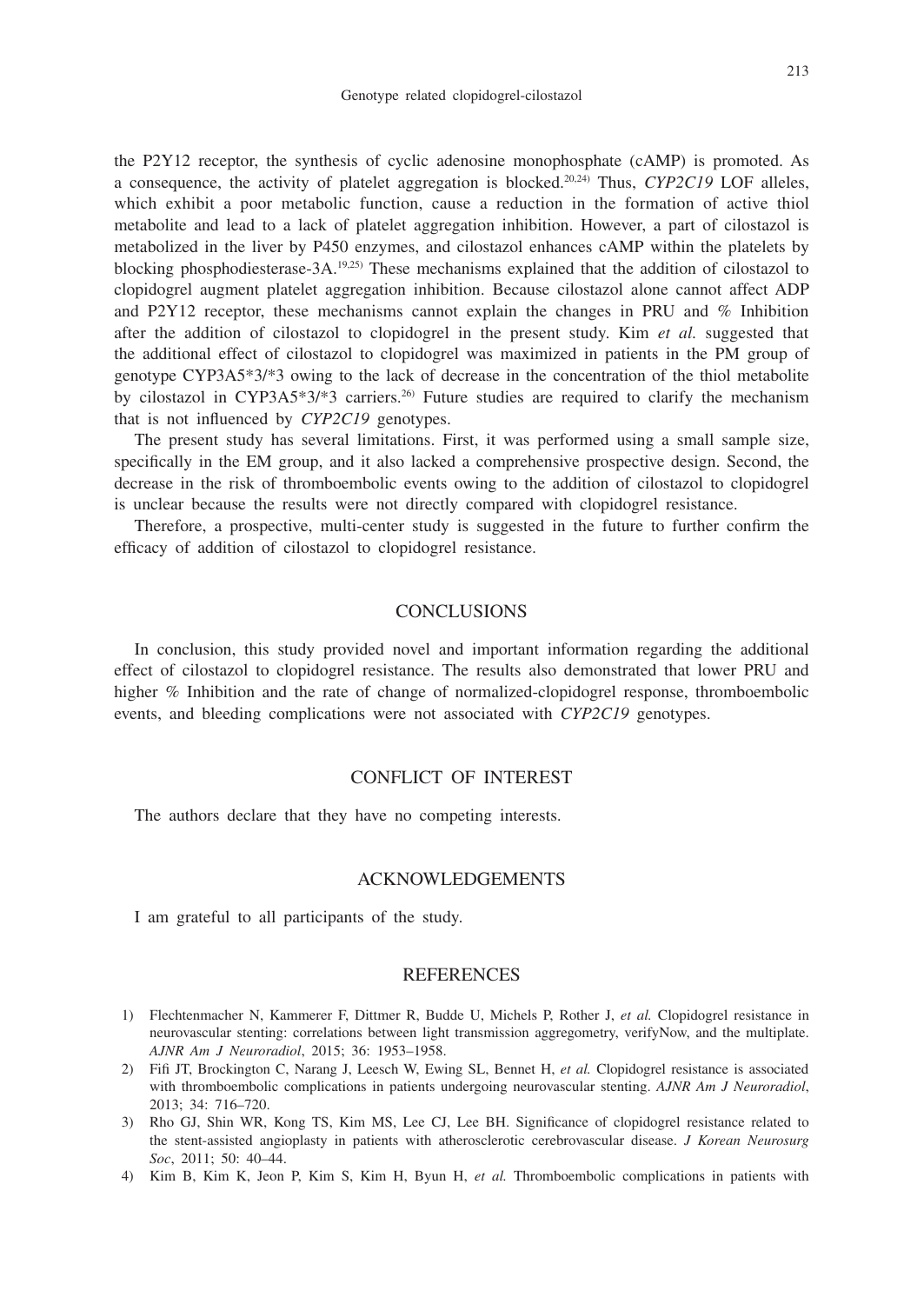clopidogrel resistance after coil embolization for unruptured intracranial aneurysms. *AJNR Am J Neuroradiol*, 2014; 35: 1786–1792.

- 5) Asai T, Miyachi S, Izumi T, Matsubara N, Haraguchi K, Yamanouchi T, *et al.* Relationship between low response to clopidogrel and periprocedural ischemic events with coil embolization for intracranial aneurysms. *J Neurointerv Surg*, 2016; 8: 752–755.
- 6) Mega JL, Simon T, Collet JP, Anderson JL, Antman EM, Bliden K, *et al.* Reduced-function CYP2C19 genotype and risk of adverse clinical outcomes among patients treated with clopidogrel predominantly for PCI: a meta-analysis. *JAMA*, 2010; 304: 1821–1830.
- 7) Nakata T, Miyahara M, Nakatani K, Wada H, Tanigawa T, Komada F, *et al.* Relationship between CYP2C19 loss-of-function polymorphism and platelet reactivities with clopidogrel treatment in Japanese patients undergoing coronary stent implantation. *Circ J*, 2013; 77: 1436–1444.
- 8) Wang Y, Cai H, Zhou G, Zhang Z, Liu X. Effect of CYP2C19\*2 and \*3 on clinical outcome in ischemic stroke patients treated with clopidogrel. *J Neurol Sci*, 2016; 369: 216–219.
- 9) Geng DF, Liu M, Jin DM, Wu W, Deng J, Wang JF. Cilostazol-based triple antiplatelet therapy compared to dual antiplatelet therapy in patients with coronary stent implantation: a meta-analysis of 5,821 patients. *Cardiology*, 2012; 122: 148–157.
- 10) Nakagawa I, Wada T, Park HS, Nishimura F, Yamada S, Nakagawa H, *et al.* Platelet inhibition by adjunctive cilostazol suppresses the frequency of cerebral ischemic lesions after carotid artery stenting in patients with carotid artery stenosis. *J Vasc Surg*, 2014; 59: 761–767.
- 11) Hwang G, Huh W, Lee JS, Villavicencio JB, Villamor RB, Jr., Ahn SY, *et al.* Standard vs modified antiplatelet preparation for preventing thromboembolic events in patients with high on-treatment platelet reactivity undergoing coil embolization for an unruptured intracranial aneurysm: a randomized clinical trial. *JAMA Neurol*, 2015; 72: 764–772.
- 12) Malinin A, Pokov A, Spergling M, Defranco A, Schwartz K, Schwartz D, *et al.* Monitoring platelet inhibition after clopidogrel with the VerifyNow-P2Y12(R) rapid analyzer: the VERIfy Thrombosis risk ASsessment (VERITAS) study. *Thromb Res*, 2007; 119: 277–284.
- 13) Price MJ, Berger PB, Teirstein PS, Tanguay JF, Angiolillo DJ, Spriggs D, *et al.* Standard- vs high-dose clopidogrel based on platelet function testing after percutaneous coronary intervention: the GRAVITAS randomized trial. *JAMA*, 2011; 305: 1097–1105.
- 14) Roberts JD, Wells GA, Le May MR, Labinaz M, Glover C, Froeschl M, *et al.* Point-of-care genetic testing for personalisation of antiplatelet treatment (RAPID GENE): a prospective, randomised, proof-of-concept trial. *Lancet*, 2012; 379: 1705–1711.
- 15) Wirth F, Zahra G, Xuereb RG, Barbara C, Fenech A, Azzopardi LM. Comparison of a rapid point-of-care and two laboratory-based CYP2C19\*2 genotyping assays for personalisation of antiplatelet therapy. *Int J Clin Pharm*, 2016; 38: 414–420.
- 16) Pare G, Mehta SR, Yusuf S, Anand SS, Connolly SJ, Hirsh J, *et al.* Effects of CYP2C19 genotype on outcomes of clopidogrel treatment. *N Engl J Med*, 2010; 363: 1704-1714.
- 17) Kanda Y. Investigation of the freely available easy-to-use software 'EZR' for medical statistics. *Bone Marrow Transplant*, 2013; 48: 452–458.
- 18) Jeong YH, Lee SW, Choi BR, Kim IS, Seo MK, Kwak CH, *et al.* Randomized comparison of adjunctive cilostazol versus high maintenance dose clopidogrel in patients with high post-treatment platelet reactivity: results of the ACCEL-RESISTANCE (Adjunctive Cilostazol Versus High Maintenance Dose Clopidogrel in Patients With Clopidogrel Resistance) randomized study. *J Am Coll Cardiol*, 2009; 53: 1101–1109.
- 19) Maruyama H, Takeda H, Dembo T, Nagoya H, Kato Y, Fukuoka T, *et al.* Clopidogrel resistance and the effect of combination cilostazol in patients with ischemic stroke or carotid artery stenting using the VerifyNow P2Y12 assay. *Intern Med*, 2011; 50: 695–698.
- 20) Maruyama H, Fukuoka T, Deguchi I, Ohe Y, Nagoya H, Kato Y, *et al.* Dual antiplatelet therapy clopidogrel with low-dose cilostazol intensifies platelet inhibition in patients with ischemic stroke. *Intern Med*, 2013; 52: 1043–1047.
- 21) Mao L, Jian C, Changzhi L, Dan H, Suihua H, Wenyi T, *et al.* Cytochrome CYP2C19 polymorphism and risk of adverse clinical events in clopidogrel-treated patients: a meta-analysis based on 23,035 subjects. *Arch Cardiovasc Dis*, 2013; 106: 517–527.
- 22) Ge H, Lv X, Ren H, Jin H, Jiang Y, He H, *et al.* Influence of CYP2C19 genetic polymorphisms on clinical outcomes of intracranial aneurysms treated with stent-assisted coiling. *J Neurointerv Surg*, 2017; 9: 958–962.
- 23) Scott SA, Sangkuhl K, Gardner EE, Stein CM, Hulot JS, Johnson JA, *et al.* Clinical pharmacogenetics implementation consortium guidelines for cytochrome P450-2C19 (CYP2C19) genotype and clopidogrel therapy. *Clin Pharmacol Ther*, 2011; 90: 328–332.